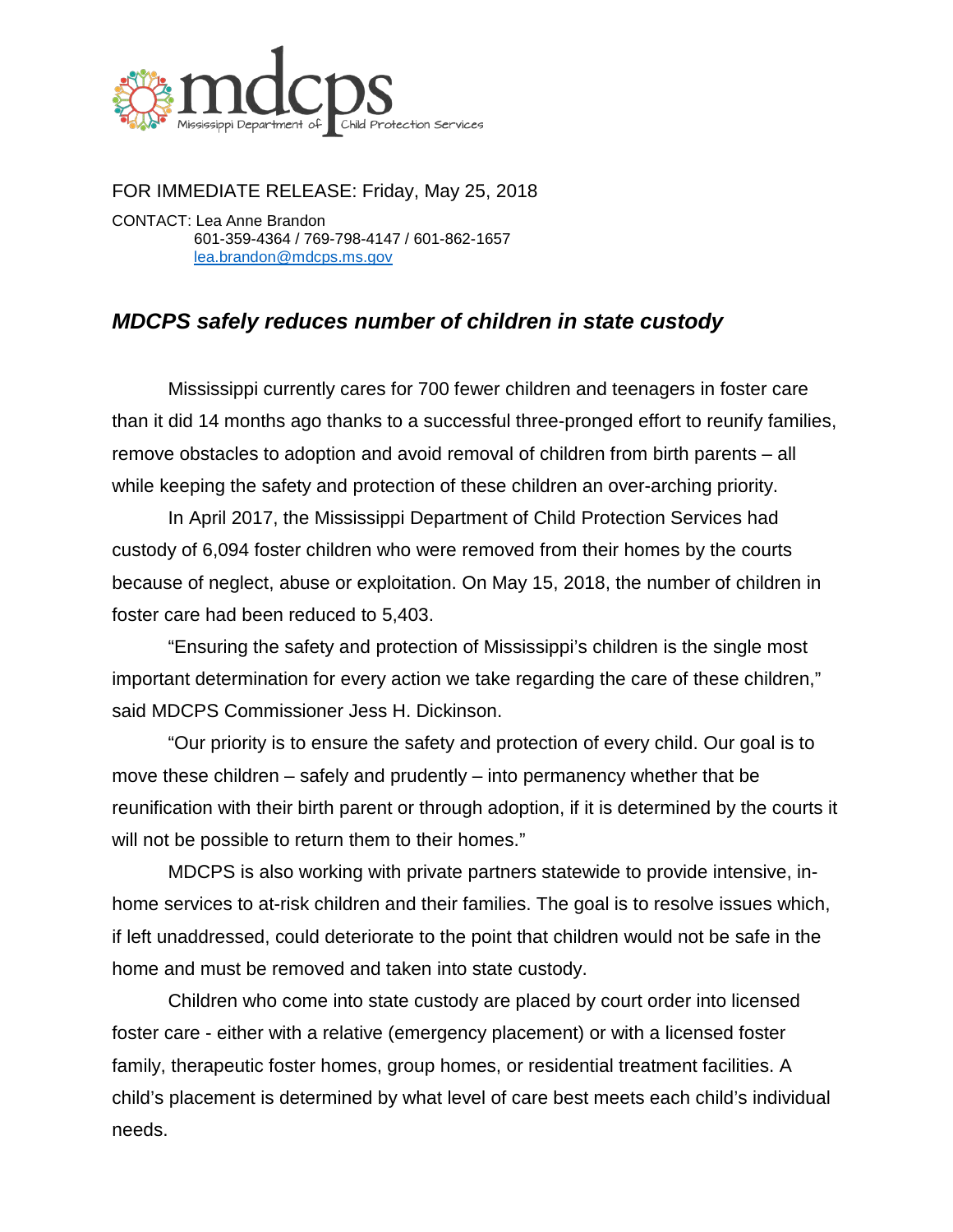"At best, foster care is intended to be a temporary intervention for children who need the safety and security of an out-of-home placement. It was never intended to be a long-term or permanent solution to the problem," Dickinson said.

"We operate on the conviction that children develop best when raised in families and that all children and youth both deserve and need a permanent and loving family."

To acknowledge these tandem permanency efforts by MDCPS, Gov. Phil Bryant declared May as Foster Care Month and June as Family Reunification Month in Mississippi. October will be observed as Adoption Awareness month.

MDCPS has also emphasized the recruitment and licensure of additional foster care homes in all Mississippi counties to provide safe and caring temporary placements for children in custody. In the past 12 months, Mississippi has licensed more than 330 new foster homes in 50 Mississippi counties. Currently, MDCPS has 2,768 licensed foster homes to accept children in custody.

"Everything we do works together to keep children safe and protected," Dickinson concluded. "Each day we show up to work, we see a success story."

On May 21, Dickinson participated in an Adoption Day celebration held in Marion County in which the court finalized adoptions for children – one who had been in the foster care system for more than three years. It was one of numerous events held statewide.

"So many wonderful people work hard every day and night to protect these children and find them safe homes. I am so grateful to be a part of this celebration," Dickinson said.

On May 9, Dickinson attended a first-ever Reunification Day celebration in Jackson County during which nine families were reunited with the children, upon court order, after the parents had addressed specific problems and resolved safety issues which had led to the children's removal from their homes.

"You have proven to yourselves and to your families that you are willing to do what it takes to succeed, because your children and your families are worth it," Dickinson told the parents gathered in the courtroom. "Everyone has family problems. Many run away from them but you had the courage and the will and determination to face them, and to fix them."

• **Adoption**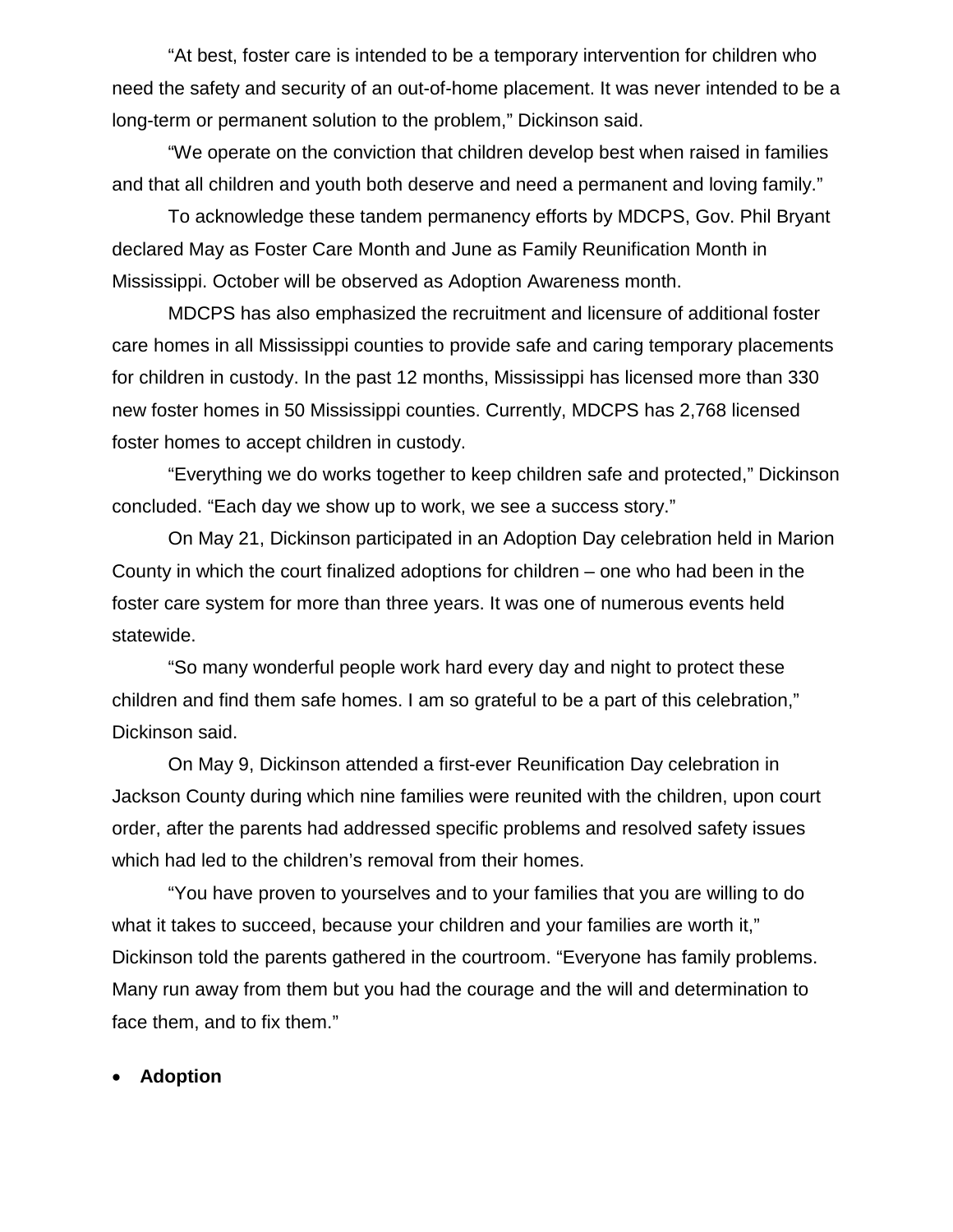In 2016, MDCPS identified more than 1,500 children in state custody who had a permanent plan for adoption but whose case progress had stalled. Working in tandem with the Office of the Attorney General and the court system, MDCPS began in July/August 2017 to examine each case to identify obstacles to adoptions being finalized. A new director was promoted to manage the Permanency Support Services Unit. The changes implemented have significantly decreased processing times for all adoption documentation, tasks and submissions.

MDCPS has also made it a priority to move children as quickly as possible from state custody to a successful adoption whenever adoption is the child's permanent plan and reunification with the birth family is not possible or recommended. In partnership with Casey Family Programs, MDCPS began a process of Rapid Permanency Reviews in Spring 2017. This has resulted in a significant increase in finalized adoptions.

In fiscal year 2017, there were 302 adoptions finalized. In fiscal year 2018, the agency has already finalized 574 adoptions.

## • **Reunification**

In 2017, MDCPS facilitated the safe reunification of 2,272 foster children and youth with their birth families. The agency has increased efforts in 2018 to make sure safety and neglect issues are resolved by working closely with families and parents to address and resolve problems so children can be safely reunited in as short a time as possible.

"Reunification takes work, commitment and a huge investment of time and resources by parents, family members, family service specialists, foster parents, service providers, attorney, courts and the community at-large," Dickinson said. "These families work hard to overcome an array of challenges to reunify safely."

## • **Safe at Home**

MDCPS has adopted a comprehensive plan of work which focuses all staff efforts to identify and implement measures to keep families intact whenever safely possible. This includes: strengthening initial safety assessment tools and protocols, providing expanded and more intensive in-home services; ensuring all reasonable efforts have been made before recommending removal of a child from the home; strengthening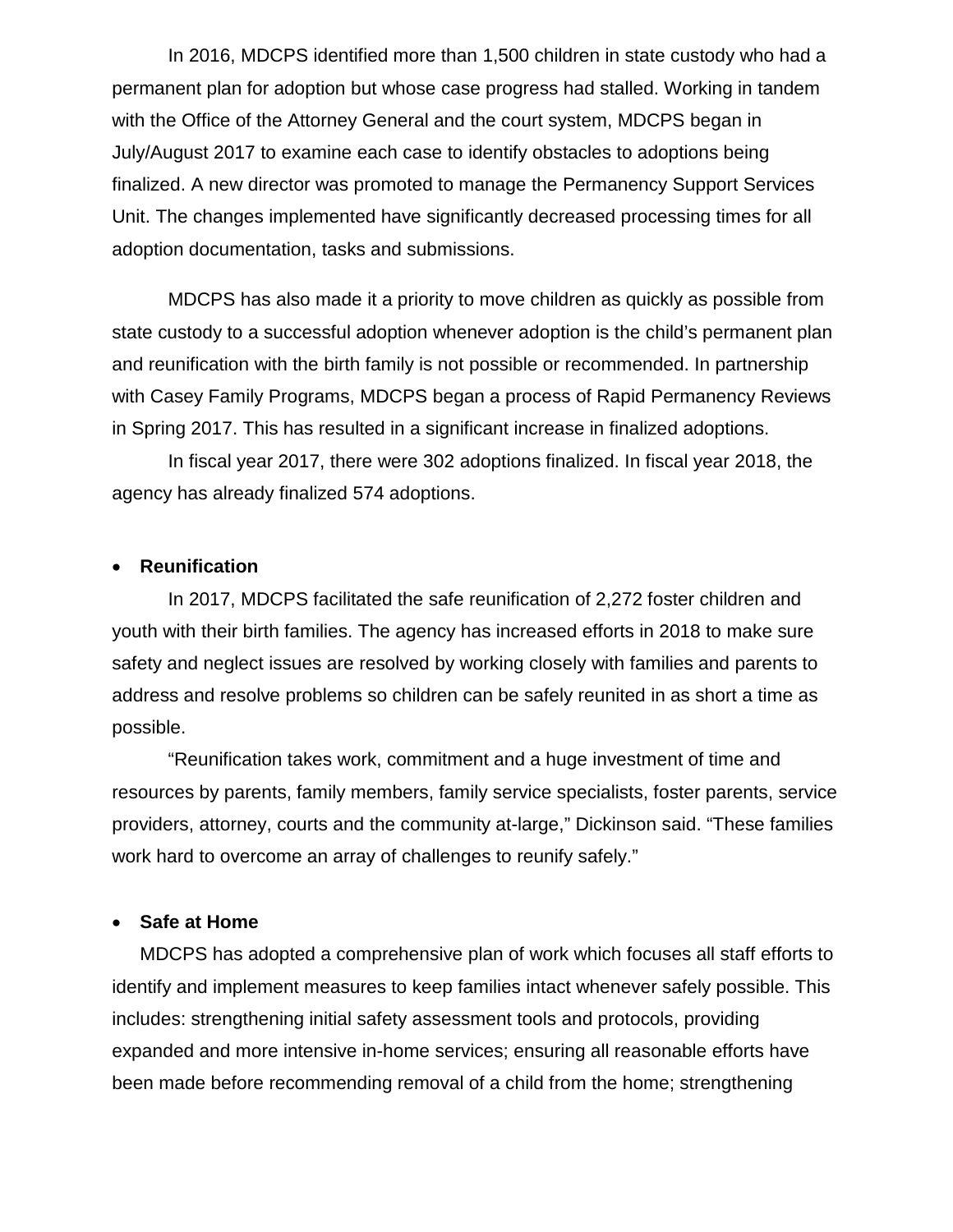family plans to resolve safety/risk issues as expeditiously as possible; and maximizing use of all federal funding to supplement state-funded child protection efforts.

In January 2018, MDCPS launched statewide an intensive, in-home services program "in-CIRCLE" which provides at least 10 hours of in-home services to at-risk families. The goal is to resolve issues which, if left unaddressed, could deteriorate to the point that children would not be safe and must be taken into state custody. MDCPS staff, along with two non-profit subcontractors, work with the children and families to reduce/prevent trauma caused by removing children from their birth parent's custody. In-Circle is provided through a contract with Canopy Children's Services and Youth Villages.

Of the families receiving these services, 89 percent report the overall safety of their child or children has "significantly" improved; 78 percent say they are "very confident" they will used the skills they have learned to ensure their child stays in their home and 75% say the relationship with their child has "significantly improved."

###